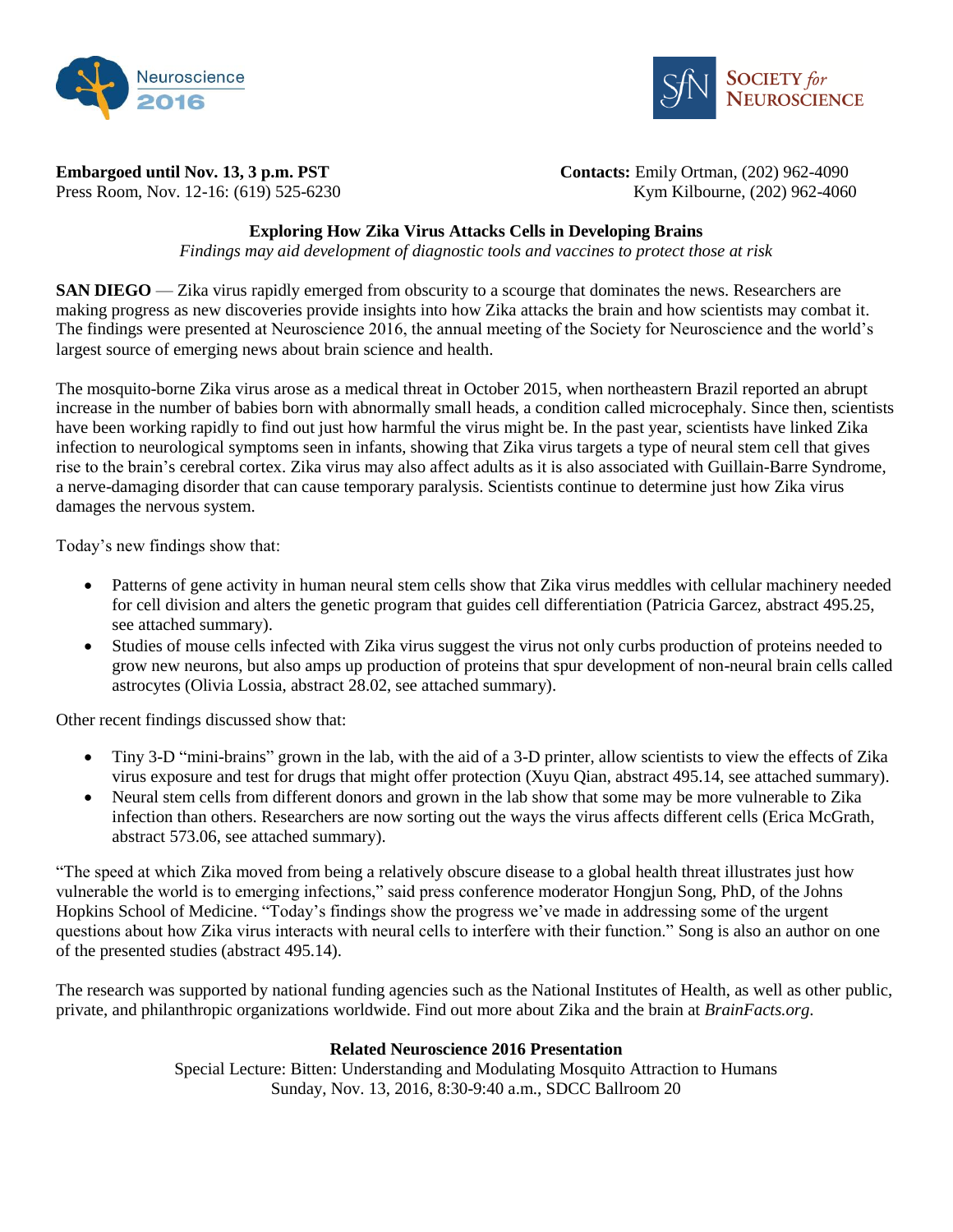### **Abstract 495.25 Summary**

#### **Lead Author: Patricia Garcez, PhD**

Federal University of Rio de Janeiro Rio de Janeiro, Brazil

(+55) 21 996603096 ppgarcez@gmail.com

### **Zika Virus Hijacks Genetic Program That Signals Developing Cells to Multiply, Specialize**

*Stem cell studies show infection inhibits cell division, alters program for cell differentiation*

Zika virus interferes with the cellular machinery controlling cell division and alters the expression of genes guiding the formation and development of neurons, according to findings released today at Neuroscience 2016, the annual meeting of the Society for Neuroscience and the world's largest source of emerging news about brain science and health.

Zika virus has been associated with microcephaly — a condition where a baby's head is abnormally small, often because the brain has not developed properly — and other fetal brain defects. But the mechanism used by the virus to attack cells is unknown. As key players in embryonic brain formation, neural stem cells can turn into any one of the three major cell types in the central nervous system.

In this study, scientists exposed human stem cells to a strain of Zika virus collected from Brazilian patients and coaxed the cells to become neurospheres, organized groups of neural cells resembling fetal brain tissue. Three days after exposure, the team screened the cells to identify the infected ones. Already, the Zika-infected cells appeared smaller in size compared to the healthy cells.

Researchers then identified which genes were active in infected and uninfected cells. The genes normally active during cell division, a multistep process by which a cell divides in two, weren't active in infected cells, thwarting their ability to multiply. In addition, genes driving cell specialization also were repressed in infected cells. As a result, these cells lacked the necessary genetic guidance to split in two and differentiate into the various types of brain cells.

"The findings provide insights into the molecular mechanisms of Zika infection," said lead author Patricia Garcez of the Federal University of Rio de Janeiro. "The effect of the virus at these crucial points of brain development likely explains some of the consequences seen on brain formation and function."

Research was supported with funds from the International Society of Neurochemistry.

Scientific Presentation: Tuesday, Nov. 15, 8-9 a.m., Halls B-H

15738. Zika virus impairs growth and alters cell cycle and neurogenic programmes

**P. P. GARCEZ'**, J. MOTA DE VASCONCELOS<sup>3</sup>, R. MADEIRO DA COSTA<sup>4</sup>, E. C. LOIOLA<sup>4</sup>, R. DELVECCHIO<sup>2</sup>, P. TRINDADE<sup>4</sup>, L. H. HIGA<sup>2</sup>, J. M.

NASCIMENTO $^5$ , J. J. VIANEZ $^3$ , A. TANURI $^2$ , S. K. REHEN $^4;$ 

<sup>2</sup>Inst. of Biol., <sup>1</sup>UFRJ, Rio de Janeiro, Brazil; <sup>3</sup>Ctr. for Technological Innovation, Evandro Chagas Inst., Belém, Brazil; <sup>4</sup>D'Or Inst. for Res. and Educ. (IDOR), Rio de Janeiro, Brazil; <sup>5</sup>Univ. of Campinas, Campinas, Brazil

TECHNICAL ABSTRACT: Zika virus (ZIKV) has been associated with microcephaly and other brain malformations; however, the molecular effects of ZIKV over the central nervous system remain to be uncovered. Here we examined the deregulated genes expressed in neurospheres infected with ZIKV.Human Neural Stem Cells (NSC) were exposed to ZIKV Br\_AB\_ES- isolated from Brazilian patients. After 2 hours viral exposure (0.025 MOI), NSCs were submitted to a differentiation protocol to form neurospheres. Immunocytochemistry was performed 3 days after ZIKV exposure. To confirm ZIKV infection, we used flavivirus group antigen (clone 4G2) antibody. Apoptosis was measured with activated caspase immunofluorescence. Three days after infection, there was a significant increase in cell death observed in ZIKV infected neurosheres. After 12 days in vitro, neurospheres were completely depleted. In order to evaluate molecular effects of ZIKV infection, we performed RNA-seq of the infected and mock neurospheres after 3 days in vitro. mRNA transcriptional profile analyses revealed that ZIKV infection alters cell cycle regulators and downregulates neurogenic programmes, in addition to transcriptional regulation due to viral replication. Altogether, ZIKV infection modulated genes involved in different pathways inhibiting cell cycle and neurogenesis. The effect of ZIKV at crucial steps of brain development likely explains the consequences of the so-called congenital syndrome of ZIKV on brain formation and function. Our work provides insights into the molecular mechanisms of ZIKV infection. It implicates the ZIKV in progenitor proliferation, differentiation and survival, thus improving our understanding of human microcephalies.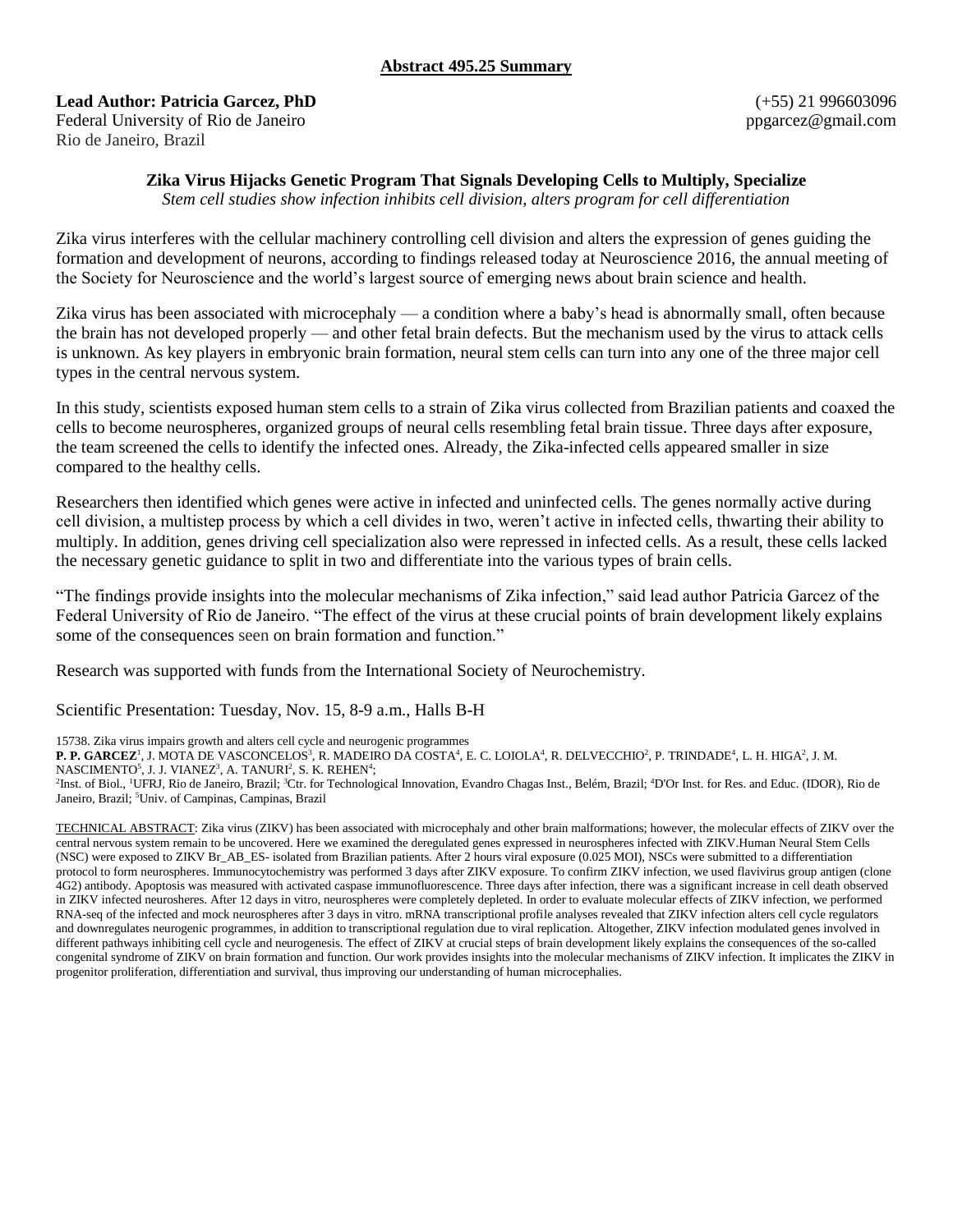### **Abstract 28.02 Summary**

**Lead Author: Olivia V. Lossia** Central Michigan University Mount Pleasant, Mich.

(248) 416-3487 olossia@gmail.com

#### **Study Suggests Zika Infection May Spur Production of Astrocytes**

*Infected cells curtail proteins needed to produce new neurons, increase proteins for growth of astrocytes*

Zika virus damages and sometimes kills neural stem cells, but a study of infected mouse cells shows that Zika infection might actually spur production of another type of brain cell, non-neural "helper" cells called astrocytes. The findings were released today at Neuroscience 2016, the annual meeting of the Society for Neuroscience and the world's largest source of emerging news about brain science and health.

Previous research shows Zika selectively targets neural stem cells in developing embryos and may also affect adult nerve cells. Mouse and cell culture models are hinting at how the virus causes harm, interfering with cell division and growth cycles. Researchers are beginning to study Zika infection by examining the way proteins secreted by cells change during the early stages of infection. Collectively known as the secretome, these proteins include growth factors, infectionfighting proteins, and bioactive molecules critical for differentiating stem cells into specific cell types.

In this study, over a period of seven days, researchers charted the genetic activity and protein output of mouse neural stem cells infected with Zika virus. They analyzed 17 genes that identify specific cells types and guide brain development. Seven days after infection, the activity of genes involved in building and maintaining new neurons abruptly slowed. At the same time, genes involved in building another type of brain cell — astrocytes — became busier. Astrocytes help maintain, support, and regenerate the central nervous system.

The protein profiles reflected these changes in gene behavior. Seven day after infection, overall protein production had slowed in the neural stem cells, including production of proteins playing a role in brain development and function. However, secretions increased for a protein called glia maturation factor-beta, which stimulates neural regeneration.

"Our research suggests that Zika virus infection in neural stem cells induces the differentiation of astrocytes, a cell type involved in resolving infections in the central nervous system," said lead author Olivia Lossia of Central Michigan University. "We also found that Zika infection causes the secretion of proteins unique to infection, a finding that may represent biomarkers of fetal infection."

Research was supported with funds from the College of Medicine, the Field Neurosciences Institute, and the John G. Kulhavi Professorship in Neuroscience at Central Michigan University, as well as by contributors to the Experiment.com crowdfunding campaign, "Does Zika virus replicate in neural cells?"

Scientific Presentation: Saturday, Nov. 12, 2-3 p.m., Halls B-H

11373. Determining the impact of Zika virus on neural stem cells and mature neurons

**O. V. LOSSIA**<sup>1,2,3</sup>, M. T. OCEAN<sup>2</sup>, E. D. PETERSEN<sup>2,1</sup>, B. SRINAGESHWAR<sup>1,3</sup>, U. HOCHGESCHWENDER<sup>2,1</sup>, G. L. DUNBAR<sup>1,5,4,3</sup>, M. J. CONWAY<sup>2</sup>, J.  $\label{eq:crossIGNOL} \mbox{ROSSIGNOL}^{2,3,1} \mbox{:}$ 

<sup>1</sup>Neurosci., <sup>2</sup>Col. of Med., <sup>3</sup>Field Neurosciences Inst. for Restorative Neurosci., <sup>4</sup>Psychology, Central Michigan Univ., Mount Pleasant, MI;<sup>5</sup>Field Neurosciences Inst., Saginaw, MI

TECHNICAL ABSTRACT: The recent emergence of Zika virus (ZIKV) has been linked to severe nervous system abnormalities in infants, such as microcephaly, and the autoimmune disorder, Guillain-Barré, in adults. The World Health Organization predicts that by the end of this year three to four million people will be infected with the Zika virus, a virus now known to be transmitted by mosquitoes and through sexual contact in humans. Very little is known regarding the basic biology of this virus and its implications in the developing brain, fueling the need to investigate the interactions of ZIKV with neural cells. So far, studies have shown that ZIKV affects the morphology and survival of neural stem cells and neural progenitor cells. In our study, we sought to assess the effect of ZIKV on neural stem cells (NSCs) and mature neurons using liquid chromatography-tandem mass spectrometry (LC-MS/MS) and multielectrode arrays (MEAs), respectively. We were able to determine the impact of infection on the secreted proteome "secretome" of NSCs as well as how the infection impacts the neuronal firing capabilities of mature neurons. Our results show that the ZIKV strain of African lineage is able to replicate in mouse NSCs and leads to a significant downregulation in secretion of proteins into the extracellular environment. These studies provide mechanistic detail on how ZIKV impacts the differentiation, survival, development, and function of neural stem cells and neuronal cultures.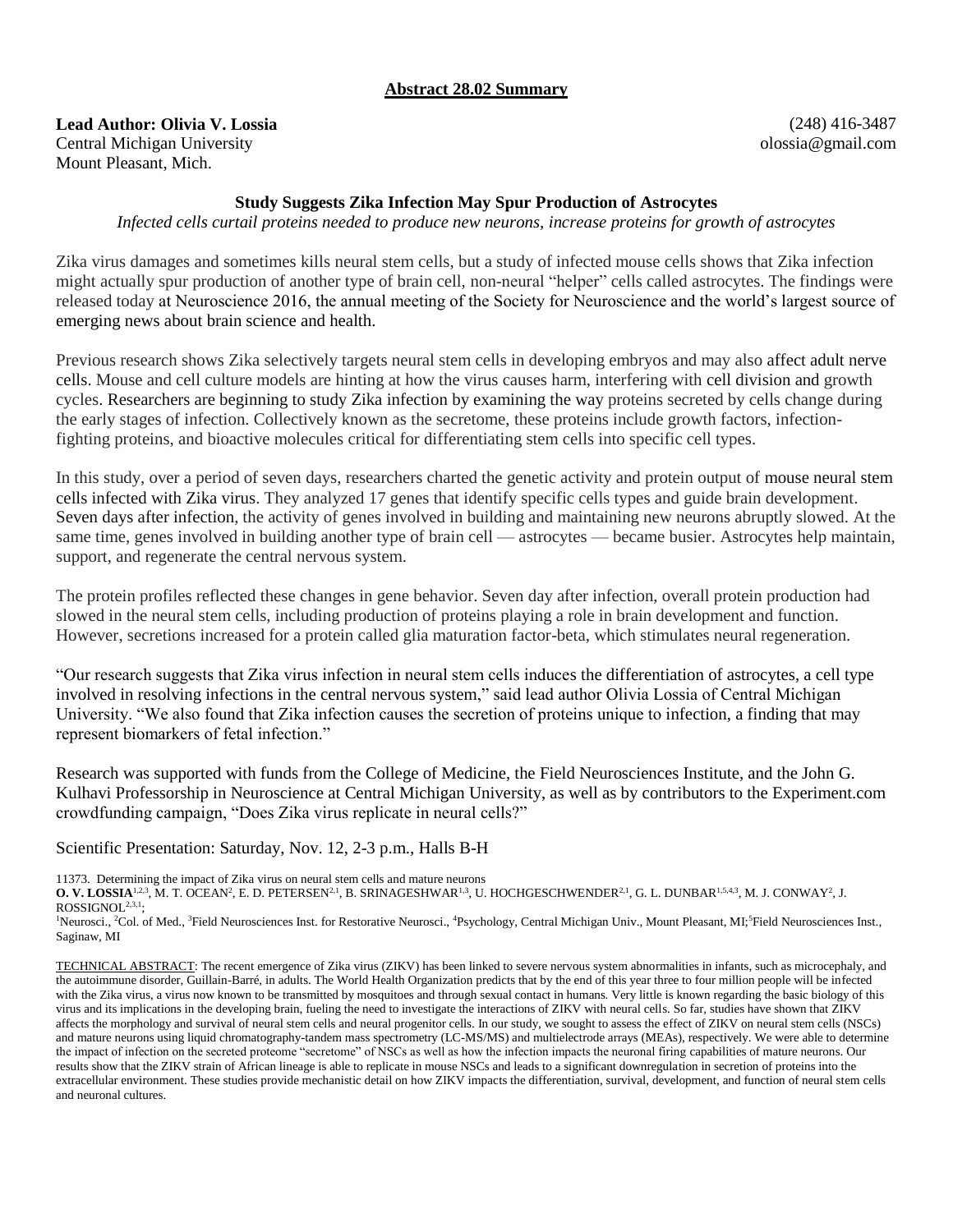### **Speaker Summary 495.14**

(508) 373-3500 xqian6@jhmi.edu

#### **Lab-Made 'Mini-Brains' Allow Researchers to Study Zika's Effects on Developing Brains** Tuesday, Nov. 15, 9-10 a.m., Halls B-H

Our research using lab-grown "mini-brains" suggests that Zika virus infection causes abnormally small brains in fetuses by targeting and damaging neural progenitor cells (NPCs). The World Health Organization recently declared the clustered incidents of neurological birth defects in Zika virus outbreak regions a public health emergency of international concern. Recent clinical studies examining fetal tissues have shown that upon infection during pregnancy, Zika virus can pass through placenta to gain access to the developing fetal brain and cause damage, potentially leading to an abnormally small head, a condition termed microcephaly. However, it remains unclear how Zika virus can cause this damage.

Previous studies from our group and others, using human NPCs and neurosphere cultures, showed infection by Zika virus leads to increased cell death and inhibited growth. However, these initial studies were performed in 2D cell culture systems that lack many structural features of the human brain, and could not directly address the causal link between Zika virus and microcephaly. In the present study, we instead used 3D "mini-brain" organoids grown from human stem cells to investigate the effects of Zika virus exposure in a more relevant context.

Human induced pluripotent stem cells (hiPSCs) were grown in 3D suspension culture supplemented with specific growth factors and chemical cues to facilitate self-assembly of the cells to form brain organoids resembling fetal brain at both cellular and organizational levels. An interdisciplinary team engineered a miniaturized spinning bioreactor, using 3-D printing technology, that allowed efficient culturing of organoids with reduced cost. This mini-bioreactor made it easier to find optimal growth conditions and establish a highly consistent method to generate brain organoids to model human fetal brain development. The organoids were then transiently exposed to Zika virus at different growth stages and allowed to grow for an additional two weeks before examining the effects. Results showed Zika virus efficiently infects organoids, with a specific preference for infecting NPCs, the cell type that gives rise to other neural cells in developing brain. In addition, Zika virus infection in NPCs is productive as infected cells were transformed into viral factories to produce more virus to infect neighboring cells. Zika infection causes increased cell death and reduced proliferation of NPCs, resulting in significantly smaller organoids compared to non-infected organoids, due to a dramatic reduction in the size of the neuronal layer.

These results provide compelling evidence that upon access to the fetal brain, productive and preferential infection of NPCs by Zika virus leads reduced brain volume as identified in fetuses and newborns with microcephaly. The next step will be to use the brain organoids as a platform to test drugs that might provide protection against Zika virus. Furthermore, the organoids provide us with a unique system to investigate the underlying mechanisms of our findings. We are currently introducing Zika virus genes one at a time into organoids, in order to determine which component of the Zika virus is responsible for the detrimental effects observed.

Moreover, our brain organoid system proves a reliable platform to model human diseases beyond Zika virus. Compared to other existing models, these organoids better recapitulate developing human brains and offer an opportunity to investigate embryonic human brain development as a continuous dynamic process, and in turn allow for pharmacological and genetic manipulations to investigate underlying mechanisms.

Research was supported with funds from the National Institute of Neurological Disorders and Stroke, the National Institute of Mental Health, the National Institute of Environmental Health Sciences, the National Institute of Allergy and Infectious Diseases Extramural Activities, the Maryland Stem Cell Research Fund, and the Simons Foundation Autism Research Initiative.